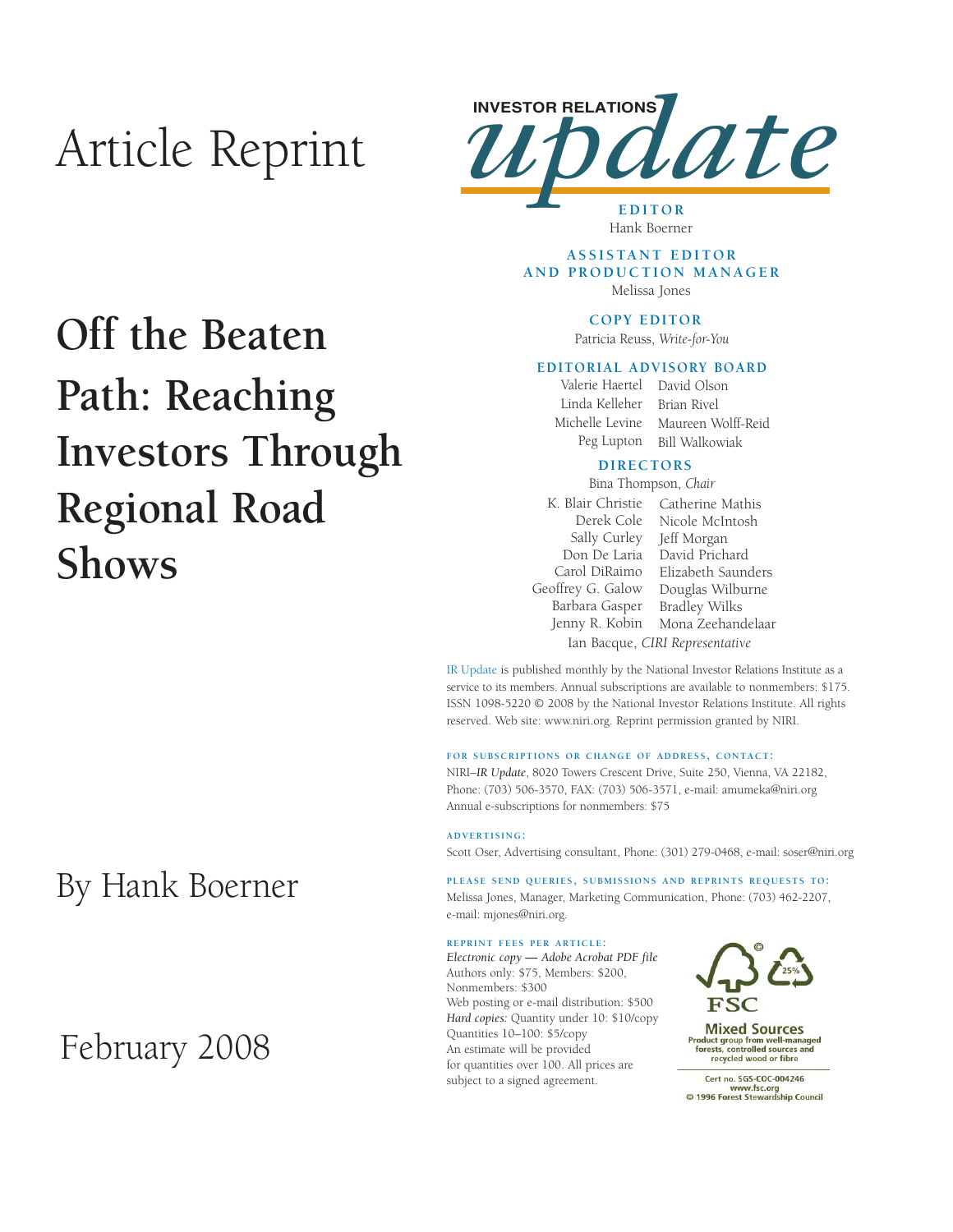## **Changing Environment for Company-Institutional Investor Meetings Part I of Two-part article on road shows**

#### **INTRODUCTION BY HANK BOERNER**

Among the many changes taking place in the capital markets, and presenting greater challenges for the IR officer, are those involving face-to-face meetings with current or potential institutional investors. Do we still maintain a tight focus on the sell-side? How do we better penetrate the buy-side investment community? Do investor labels have meaning any more — value, momentum, GARP, large-cap investors — how do we know they really are what the label says?

Over the past year IR Update has presented a running series on some of the most critical tasks for NIRI members: The dialogue with institutional investors; in-person, via digital platforms, at group meetings, on the road; and on the road in the European Union if your company is seeking investors (or already has owners on board) from beyond the seas.

These concerns are shared at the CFO level: Recently CFO magazine editors commented on such topics as "on the analyst circuit," and meeting with "the right investors." Getting the most out of road shows, analyst and investor meetings, conferences and the like "requires more than getting invited and just showing up," notes CFO's Lori Calabro. "One-on-ones and conferences trump analyst research in value," claims CFO's Alix Stuart, who notes that despite the predictions that Reg FD would curtail discussions, "face time apparently hasn't lost its value."

There are probably as many opinions on analyst and investor meetings these days as we find around the swirling debate on earnings guidance — or not — or quarterly vs. annual if issuers do project future earnings.

In this two-part article we look at a new approach to investor meetings — the payment by the institution for inviting in companies of their choice … and how this is being done at the regional and national level. We begin with "Off the Beaten Path" — a look at sometimes overlooked regional markets for company visits — from partners of a firm specializing in coordinating regional meetings. Next month we will look at new approaches in setting up national meetings.

# Off the Beaten Path:

# Reaching Investors through the Regional Road show

### **BY JOHN SCHOGER AND DIANNE IANNARINO**

Whether you are looking to increase your shareholder base or want to<br>build stronger relationships with some of your top shareholders loca<br>outside of the largest money centers, you should give careful consider<br>ation to the build stronger relationships with some of your top shareholders located outside of the largest money centers, you should give careful consideration to the opportunities you have to meet with investors in regional money centers. (These include Atlanta, Charlotte, Dallas, Des Moines, Detroit, Kansas City, Milwaukee/ Madison, Ohio's "Three C's," and Pittsburgh).

Often overlooked, these regions have large pockets of actively-managed domestic and international equity assets from diversified sources, including state and corporate pension funds, super-regional and regional banks, mutual funds, insurance companies, and a range of independent investment managers — all eager to meet with IROs and senior corporate management.

## Expect More in the Regions

In these regional markets there is often more money under management than you may expect. In the Ohio and Western Pennsylvania region that we serve, there is over \$200 billion in internally managed equity assets, including five institutions which each manage more than \$30B in equity assets. Fifteen more institutions each manage equity assets of at least \$2B, many with concentrated holdings, enabling them to take meaningful positions in small- and mid-cap companies, in addition to their large-cap holdings.

# Value for Institution to Meet Directly With Company Management

Now more than ever before, regional institutions have a greater need to meet with corporate management. The recent reduction in their budgets has significantly reduced the investors' ability to visit directly with corporations or attend distant conferences. At the same time, the Street has been more selective in analyst coverage, eliminating many analyst positions and reducing their travel budgets as well. The effects of these changes are more acute within the regional investor community.

Typically, we are seeing that portfolio managers rarely travel. Since the analysts and portfolio managers work as teams in making investment decisions, your company's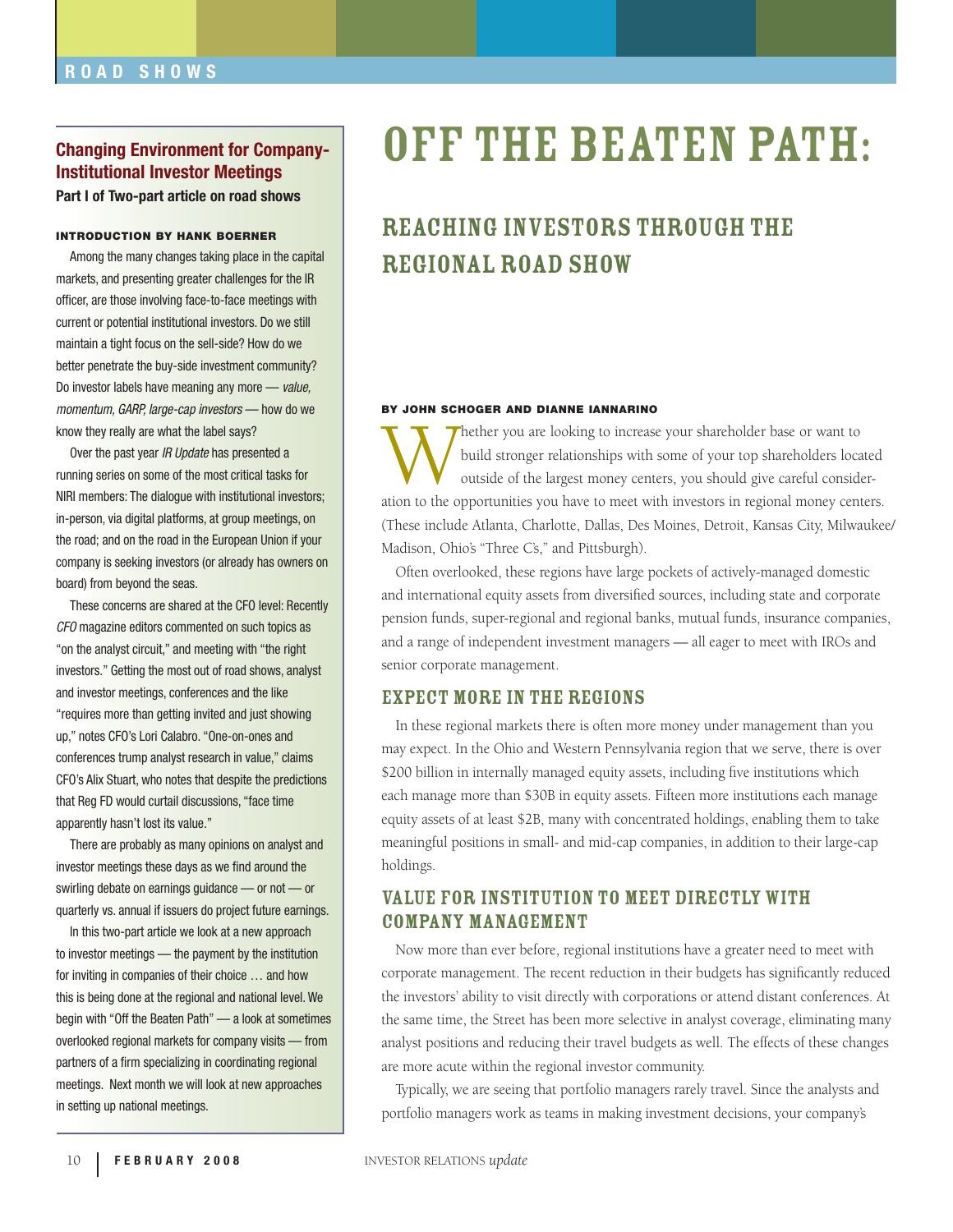presence in the regional market can be value-added to their internal research efforts. As a result, their investment teams often have a greater appreciation for your time and commitment — and for the opportunity to sit across the table from you in their own boardrooms.

# Note Personality Differences

In contrast to the faster pace of money investors and activist hedge funds we commonly find in the big money centers — in New York, Boston, Chicago and San Francisco — regional investors are often more conservative and consider themselves "owners of a company," not simply "renters" of a stock. In general, the majority of regional institutional investors that you will meet have mid-term to long-term investment strategies, low-to-medium portfolio turnover rates and tend not to drive their trading decisions on momentum or quarterly earnings, but instead focus on corporate and sector fundamentals.

# Your Audience — What to Expect in the Regional **MARKETS**

Regional markets do not see corporate management and Street analysts as frequently as the larger money center analysts or portfolio managers do, and consequently, corporate visits are a precious commodity to them. These investment teams understand the time constraints placed on company management and welcome the opportunity to meet with an IRO or with C-level management. These investors want to hear about your strategy, initiatives, management focus, financial structure, new products, and growth prospects.

Expect regional institutional portfolio managers and analysts to be knowledgeable about your company, industry and competition, allowing the meetings to be conversational. The IRO and managers will have ample opportunity to tell their company's story. The regional investors are qualified professionals, mostly CFAs who are diligent in their questions and well-versed in the financial markets and their specific industry coverage. The meeting intensity can vary widely but many times the meetings begin with an overview of recent significant events and strategic initiates that leads to more in-depth discussion and Q&A.

### Regional Differences

Although every regional market is distinct and has its own nuances, they can be the "hidden jewels" for your company, found outside the traditional mega money centers. These regional road shows can bring another dimension to your corporate dissemination of financial information.

As Mark Steinkrauss, vice president, corporate relations, Telephone & Data Systems (and NIRI member) notes: "I think it is important to seek out these regional investors. Not only do they appreciate the effort and face time, but they also tend to be well-prepared and serious about evaluating your company. For a Midwestern company (TDS), it's good to know there are committed investors with billions under management just next door."

*continued on page 15*



• **Time is valuable.** Do some advance work; visit regional markets on your own to evaluate the investment climate and to determine where there is significant interest to warrant management's time on future trips that take you to/through the region.

• **Begin your road show in a regional market.** This allows you to become comfortable with your story, get a flavor for the topics and questions on the minds of investors and prepare management for the more intense meetings typical of the money centers.

• **Consider stopping by a regional market while traveling to/from a scheduled meeting or conference elsewhere.**  Triangulating another city can be a very efficient use of your travel time.

• **Be more productive by visiting two cities in one day** … Pittsburgh/Cleveland, Cleveland/Columbus, Columbus/Cincinnati, and Milwaukee/Madison are a two hour drive from each other and very do-able for investor meetings.

• **Send an electronic copy of your presentation ahead of your visit to familiar-**

**ize your audience with the company's story,**  which allows the meeting to be more productive. This is especially true for small-cap companies that have less analyst coverage and are not as well known.



*John Schoger*



*Dianne Iannarino*